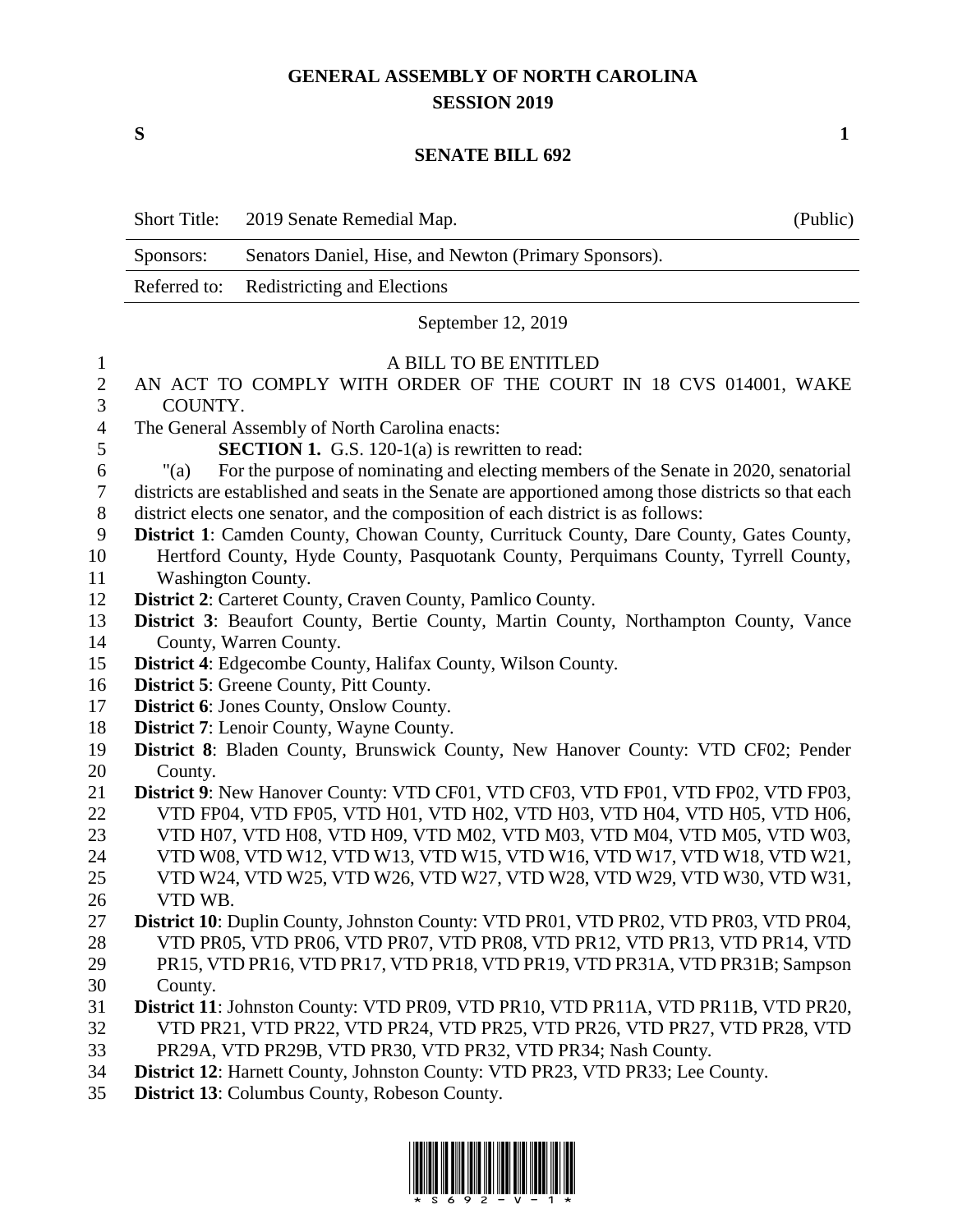## **General Assembly Of North Carolina Session 2019**

| $\mathbf{1}$   | <b>District 14:</b> Wake County: VTD 01-03, VTD 01-04, VTD 01-10, VTD 01-11, VTD 01-12, VTD                                                                  |
|----------------|--------------------------------------------------------------------------------------------------------------------------------------------------------------|
| $\mathbf{2}$   | 01-15, VTD 01-17, VTD 01-18, VTD 01-36, VTD 01-37, VTD 01-38, VTD 01-39, VTD                                                                                 |
| 3              | 01-42, VTD 01-43, VTD 01-44, VTD 01-45, VTD 01-46, VTD 01-47, VTD 01-51, VTD                                                                                 |
| $\overline{4}$ | 02-01, VTD 02-02, VTD 02-03, VTD 02-04, VTD 02-05, VTD 02-06, VTD 07-03, VTD                                                                                 |
| 5              | 07-04, VTD 07-05, VTD 07-06, VTD 07-13, VTD 08-04, VTD 08-07, VTD 08-08, VTD                                                                                 |
| 6              | 13-01, VTD 13-02, VTD 13-05, VTD 13-06, VTD 13-07, VTD 13-08, VTD 13-09, VTD                                                                                 |
| 7              | 13-10, VTD 13-11, VTD 14-01, VTD 14-02, VTD 17-01, VTD 17-05, VTD 17-10, VTD                                                                                 |
| $8\,$          | $17-11.$                                                                                                                                                     |
| 9              | <b>District 15:</b> Wake County: VTD 01-01, VTD 01-05, VTD 01-06, VTD 01-07, VTD 01-09, VTD                                                                  |
| 10             | 01-13, VTD 01-14, VTD 01-19, VTD 01-20, VTD 01-21, VTD 01-22, VTD 01-23, VTD                                                                                 |
| 11             | 01-25, VTD 01-26, VTD 01-27, VTD 01-28, VTD 01-31, VTD 01-34, VTD 01-35, VTD                                                                                 |
| 12             | 01-40, VTD 01-41, VTD 01-48, VTD 01-50, VTD 15-01, VTD 15-02, VTD 15-04, VTD                                                                                 |
| 13             | 16-01, VTD 16-02, VTD 16-03, VTD 16-04, VTD 16-05, VTD 16-06, VTD 16-07, VTD                                                                                 |
| 14             | 16-08, VTD 16-09, VTD 17-07, VTD 17-09, VTD 18-01, VTD 18-04, VTD 18-06.                                                                                     |
| 15             | <b>District 16:</b> Wake County: VTD 01-02, VTD 01-16, VTD 01-29, VTD 01-30, VTD 01-32, VTD                                                                  |
| 16             | 01-33, VTD 01-49, VTD 04-01, VTD 04-02, VTD 04-03, VTD 04-04, VTD 04-05, VTD                                                                                 |
| 17             | 04-06, VTD 04-08, VTD 04-09, VTD 04-11, VTD 04-12, VTD 04-17, VTD 04-18, VTD                                                                                 |
| 18             | 04-20, VTD 04-21, VTD 05-01, VTD 05-03, VTD 05-04, VTD 05-05, VTD 05-06, VTD                                                                                 |
| 19             | 07-01, VTD 07-02, VTD 07-07, VTD 07-09, VTD 07-10, VTD 07-11, VTD 07-12, VTD<br>08-02, VTD 08-03, VTD 08-05, VTD 08-06, VTD 08-09, VTD 08-10, VTD 08-11, VTD |
| 20<br>21       | 11-01, VTD 11-02, VTD 18-03, VTD 18-08.                                                                                                                      |
| 22             | <b>District 17:</b> Wake County: VTD 03-00, VTD 04-07, VTD 04-10, VTD 04-13, VTD 04-14, VTD                                                                  |
| 23             | 04-15, VTD 04-16, VTD 04-19, VTD 06-01, VTD 06-04, VTD 06-05, VTD 06-06, VTD                                                                                 |
| 24             | 06-07, VTD 12-01, VTD 12-02, VTD 12-04, VTD 12-05, VTD 12-06, VTD 12-07, VTD                                                                                 |
| 25             | 12-08, VTD 12-09, VTD 15-03, VTD 18-02, VTD 18-05, VTD 18-07, VTD 20-01, VTD                                                                                 |
| 26             | 20-02, VTD 20-03, VTD 20-04, VTD 20-05, VTD 20-06, VTD 20-08, VTD 20-09, VTD                                                                                 |
| 27             | 20-10, VTD 20-11, VTD 20-12.                                                                                                                                 |
| 28             | District 18: Franklin County, Wake County: VTD 09-01, VTD 09-02, VTD 09-03, VTD 10-01,                                                                       |
| 29             | VTD 10-02, VTD 10-03, VTD 10-04, VTD 17-02, VTD 17-03, VTD 17-04, VTD 17-06,                                                                                 |
| 30             | VTD 17-08, VTD 19-03, VTD 19-04, VTD 19-05, VTD 19-06, VTD 19-07, VTD 19-09,                                                                                 |
| 31             | VTD 19-10, VTD 19-11, VTD 19-12, VTD 19-16, VTD 19-17.                                                                                                       |
| 32             | District 19: Cumberland County: VTD AH49, VTD AL51, VTD CC01, VTD CC04, VTD                                                                                  |
| 33             | CC05, VTD CC06, VTD CC07, VTD CC08, VTD CC10, VTD CC12, VTD CC13, VTD                                                                                        |
| 34             | CC14, VTD CC15, VTD CC18, VTD CC19, VTD CC21, VTD CC24, VTD CC26, VTD                                                                                        |
| 35             | CC29, VTD CC31, VTD CC34, VTD CU02, VTD EO61-1, VTD EO61-2, VTD G1, VTD                                                                                      |
| 36             | G10, VTD G3, VTD G4, VTD G6, VTD G7, VTD G8, VTD G9, VTD LI65, VTD SH77.                                                                                     |
| 37             | District 20: Durham County: VTD 05, VTD 06, VTD 07, VTD 08, VTD 09, VTD 10, VTD 12,                                                                          |
| 38             | VTD 13, VTD 14, VTD 15, VTD 16, VTD 17, VTD 18, VTD 19, VTD 20, VTD 27, VTD                                                                                  |
| 39             | 30-1, VTD 30-2, VTD 31, VTD 32, VTD 33, VTD 34, VTD 35, VTD 36, VTD 38, VTD 39,                                                                              |
| 40             | VTD 40, VTD 41, VTD 42, VTD 43, VTD 47, VTD 48, VTD 51, VTD 52, VTD 53-1, VTD                                                                                |
| 41             | 53-2, VTD 54, VTD 55.                                                                                                                                        |
| 42             | District 21: Cumberland County: VTD CC03, VTD CC16, VTD CC17, VTD CC25, VTD CC27,                                                                            |
| 43             | VTD CC32, VTD CC33, VTD CL57, VTD G11, VTD G2, VTD G5, VTD LR63, VTD                                                                                         |
| 44             | MB62, VTD MR02; Hoke County.                                                                                                                                 |
| 45             | <b>District 22:</b> Durham County: VTD 01, VTD 02, VTD 03, VTD 04, VTD 21, VTD 22, VTD 23,                                                                   |
| 46             | VTD 24, VTD 25, VTD 26, VTD 28, VTD 29, VTD 37, VTD 44, VTD 45, VTD 46, VTD                                                                                  |
| 47             | 50; Granville County, Person County.                                                                                                                         |
| 48             | <b>District 23:</b> Chatham County, Orange County.                                                                                                           |
| 49             | District 24: Alamance County, Guilford County: VTD GIB, VTD GR, VTD JEF1, VTD JEF2,                                                                          |
| 50             | VTD JEF3, VTD JEF4, VTD NCLAY1, VTD NCLAY2, VTD NMAD, VTD NWASH, VTD                                                                                         |
| 51             | RC1, VTD RC2, VTD SCLAY, VTD SMAD, VTD SWASH.                                                                                                                |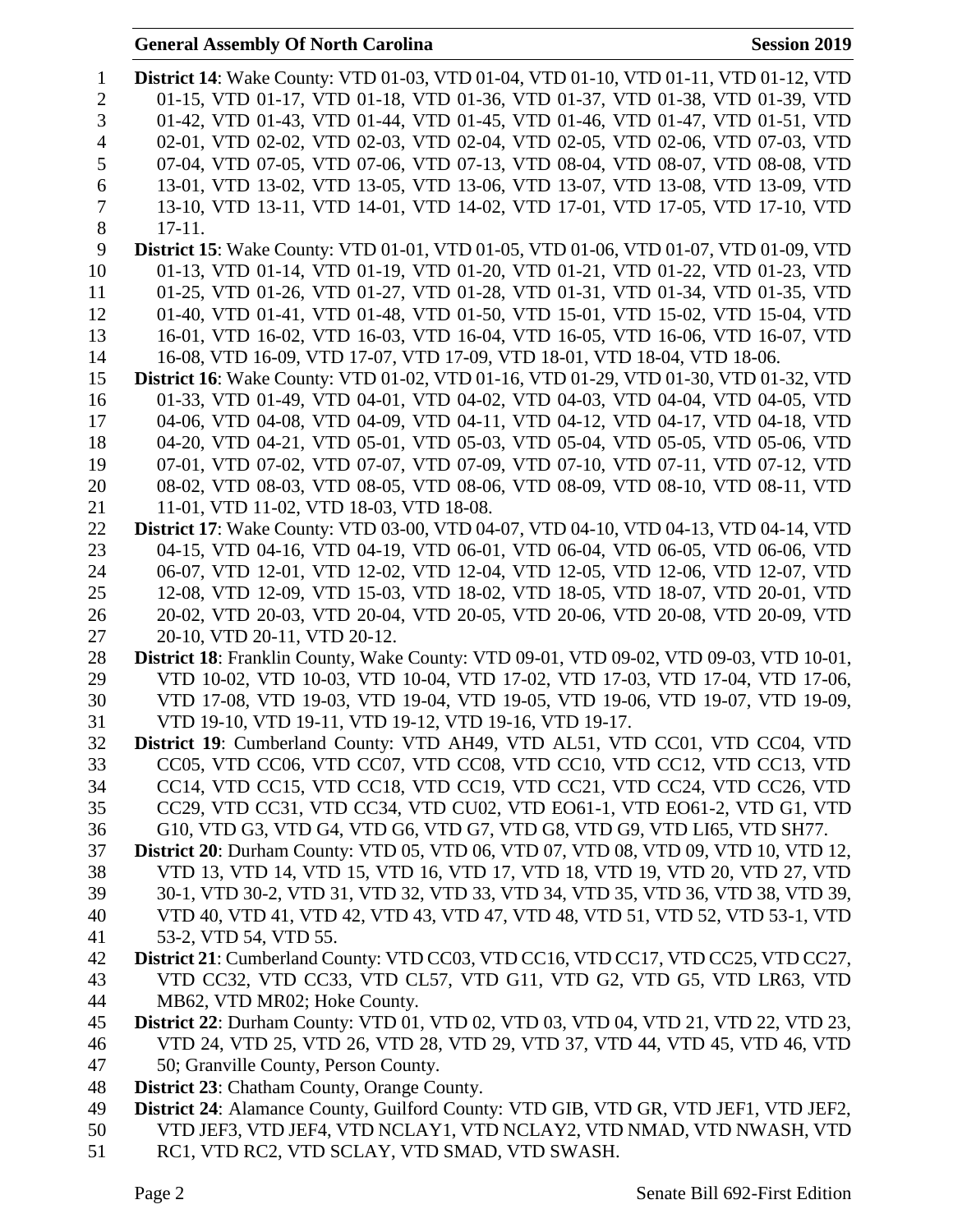**District 25**: Anson County, Moore County, Richmond County, Scotland County. **District 26**: Guilford County: VTD H01, VTD H02, VTD H03, VTD H04, VTD H05, VTD H07, VTD H08, VTD H09, VTD H10, VTD H11, VTD H12, VTD H13, VTD H17, VTD JAM5; Randolph County. **District 27**: Guilford County: VTD CG1, VTD CG2, VTD CG3B, VTD FEN1, VTD FEN2, VTD FR1, VTD FR2, VTD FR3, VTD FR4, VTD FR5, VTD G40A2, VTD G41, VTD G42, VTD G43, VTD G62, VTD G63, VTD G64, VTD G65, VTD G66, VTD H06, VTD H14, VTD H15, VTD H16, VTD H18, VTD H19A, VTD H19B, VTD H20A, VTD H20B, VTD H21, VTD H22, VTD H23, VTD H24, VTD H25, VTD H26, VTD H27, VTD HP, VTD JAM1, VTD JAM2, VTD JAM3, VTD JAM4, VTD MON1, VTD MON2, VTD MON3, VTD NCGR1, VTD NCGR2, VTD NDRI, VTD OR1, VTD OR2, VTD PG1, VTD PG2, VTD SDRI, VTD SF1, VTD SF2, VTD SF3, VTD SF4, VTD STOK, VTD SUM1, VTD SUM2, VTD SUM3, VTD SUM4. **District 28**: Guilford County: VTD CG3A, VTD G01, VTD G02, VTD G03, VTD G04, VTD G05, VTD G06, VTD G07, VTD G08, VTD G09, VTD G10, VTD G11, VTD G12, VTD G13, VTD G14, VTD G15, VTD G16, VTD G17, VTD G18, VTD G19, VTD G20, VTD G21, VTD G22, VTD G23, VTD G24, VTD G25, VTD G26, VTD G27, VTD G28, VTD G29, VTD G30, VTD G31, VTD G32, VTD G33, VTD G34, VTD G35, VTD G36, VTD G37, VTD G38, VTD G39, VTD G40A1, VTD G40B, VTD G44, VTD G45, VTD G46, VTD G47, VTD G48, VTD G49, VTD G50, VTD G51, VTD G52, VTD G53, VTD G54, VTD G55, VTD G56, VTD G57, VTD G58, VTD G59, VTD G60, VTD G61, VTD G67, VTD G68, VTD G69, VTD G70, VTD G71, VTD G72, VTD G73, VTD G74, VTD G75. **District 29**: Davidson County, Montgomery County. **District 30**: Caswell County, Rockingham County, Stokes County, Surry County: VTD 10, VTD 12, VTD 13, VTD 14, VTD 15, VTD 16, VTD 17, VTD 19, VTD 20, VTD 21, VTD 23, VTD 27, VTD 28, VTD 33. **District 31**: Davie County, Forsyth County: VTD 011, VTD 012, VTD 013, VTD 014, VTD 015, VTD 021, VTD 042, VTD 043, VTD 052, VTD 053, VTD 054, VTD 061, VTD 062, VTD 063, VTD 064, VTD 065, VTD 066, VTD 067, VTD 068, VTD 081, VTD 082, VTD 083, VTD 111, VTD 112, VTD 122, VTD 305, VTD 401, VTD 405, VTD 501, VTD 502, VTD 503, VTD 504, VTD 505, VTD 506, VTD 507, VTD 602, VTD 605, VTD 606. **District 32**: Forsyth County: VTD 031, VTD 032, VTD 033, VTD 034, VTD 051, VTD 055, VTD 071, VTD 072, VTD 073, VTD 074, VTD 075, VTD 091, VTD 092, VTD 101, VTD 123, VTD 131, VTD 132, VTD 133, VTD 201, VTD 203, VTD 204, VTD 205, VTD 206, VTD 207, VTD 301, VTD 302, VTD 303, VTD 304, VTD 306, VTD 402, VTD 403, VTD 404, VTD 601, VTD 603, VTD 604, VTD 607, VTD 701, VTD 702, VTD 703, VTD 704, VTD 705, VTD 706, VTD 707, VTD 708, VTD 709, VTD 801, VTD 802, VTD 803, VTD 804, VTD 805, VTD 806, VTD 807, VTD 808, VTD 809, VTD 901, VTD 902, VTD 903, VTD 904, VTD 905, VTD 906, VTD 907, VTD 908, VTD 909. **District 33**: Rowan County, Stanly County. **District 34**: Iredell County, Yadkin County. **District 35**: Union County: VTD 001, VTD 002, VTD 003, VTD 004, VTD 005, VTD 006, VTD 007, VTD 008, VTD 009, VTD 010, VTD 011, VTD 013, VTD 014, VTD 015, VTD 016, VTD 017A, VTD 017B, VTD 018, VTD 019, VTD 020A, VTD 020B, VTD 021, VTD 022, VTD 023, VTD 024, VTD 025, VTD 026, VTD 027, VTD 028, VTD 029A, VTD 029B, VTD 029C, VTD 030, VTD 031, VTD 033, VTD 034, VTD 036, VTD 037A, VTD 038A, VTD 038B, VTD 039, VTD 040, VTD 041, VTD 042, VTD 043. **District 36**: Cabarrus County, Union County: VTD 012, VTD 032, VTD 035, VTD 037B. **District 37**: Mecklenburg County: VTD 037, VTD 050, VTD 057, VTD 058, VTD 059, VTD 074, VTD 076, VTD 077, VTD 078.1, VTD 087, VTD 088, VTD 097, VTD 098, VTD 114, VTD 120, VTD 122, VTD 129, VTD 137, VTD 138, VTD 139.1, VTD 140, VTD 144, VTD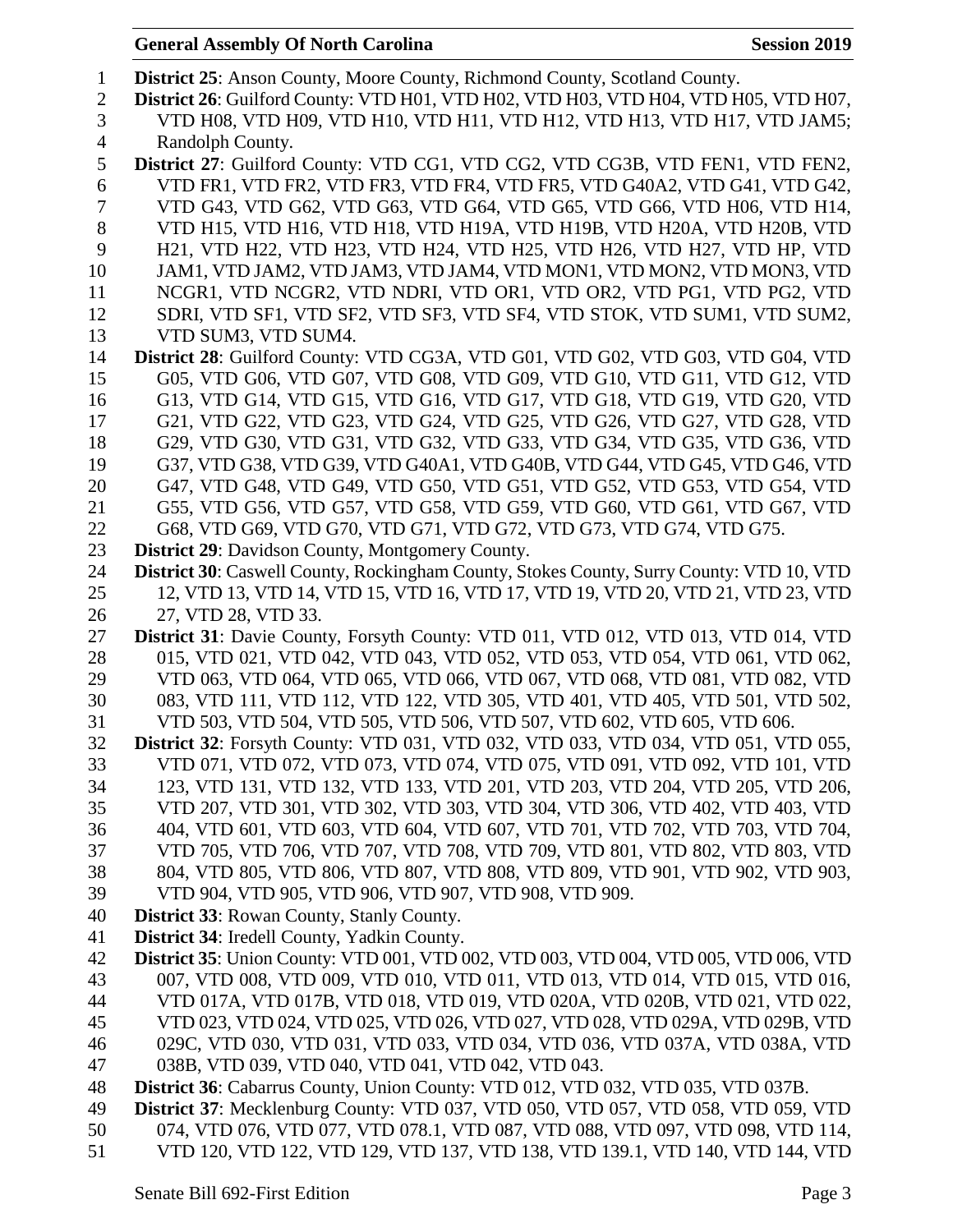|                | <b>General Assembly Of North Carolina</b><br><b>Session 2019</b>                             |
|----------------|----------------------------------------------------------------------------------------------|
| $\mathbf{1}$   | 147, VTD 148, VTD 225, VTD 226, VTD 227, VTD 228, VTD 229, VTD 230, VTD 231,                 |
| $\overline{2}$ | VTD 232, VTD 243.                                                                            |
| 3              | District 38: Mecklenburg County: VTD 008, VTD 009, VTD 010, VTD 011, VTD 012, VTD            |
| $\overline{4}$ | 013, VTD 014, VTD 015, VTD 016, VTD 020, VTD 021, VTD 022, VTD 023, VTD 024,                 |
| 5              | VTD 025, VTD 026, VTD 027, VTD 030, VTD 031, VTD 038, VTD 039, VTD 040, VTD                  |
| 6              | 041, VTD 051, VTD 052, VTD 053, VTD 054, VTD 055, VTD 056, VTD 079, VTD 080,                 |
| $\overline{7}$ | VTD 081, VTD 089, VTD 150, VTD 200, VTD 210, VTD 213, VTD 222, VTD 223.1, VTD                |
| 8              | 224.                                                                                         |
| 9              | District 39: Mecklenburg County: VTD 001, VTD 002, VTD 007, VTD 017, VTD 018, VTD            |
| 10             | 019, VTD 032, VTD 034, VTD 035, VTD 036, VTD 046, VTD 047, VTD 048, VTD 049,                 |
| 11             | VTD 063, VTD 064, VTD 065, VTD 066, VTD 067, VTD 068, VTD 069, VTD 070, VTD                  |
| 12             | 071, VTD 072, VTD 073, VTD 075, VTD 085, VTD 086, VTD 090, VTD 091, VTD 092,                 |
| 13             | VTD 093, VTD 096, VTD 099, VTD 100, VTD 101, VTD 102, VTD 103, VTD 106, VTD                  |
| 14             | 109, VTD 110, VTD 111, VTD 112, VTD 113, VTD 117, VTD 118, VTD 119, VTD 121,                 |
| 15             | VTD 125, VTD 131, VTD 136, VTD 215, VTD 216, VTD 217, VTD 218, VTD 233.                      |
| 16             | District 40: Mecklenburg County: VTD 003, VTD 004, VTD 005, VTD 006, VTD 028, VTD            |
| 17             | 029, VTD 033, VTD 042, VTD 043, VTD 044, VTD 045, VTD 060, VTD 061, VTD 062,                 |
| 18             | VTD 082, VTD 083, VTD 084, VTD 094, VTD 095, VTD 104, VTD 105, VTD 108, VTD                  |
| 19             | 115, VTD 116, VTD 123, VTD 124, VTD 130, VTD 132, VTD 149, VTD 201, VTD 203,                 |
| 20             | VTD 204.1, VTD 205, VTD 219, VTD 220, VTD 221, VTD 234, VTD 235, VTD 236.                    |
| 21             | District 41: Mecklenburg County: VTD 107.1, VTD 126, VTD 127, VTD 128, VTD 133, VTD          |
| 22             | 134, VTD 135, VTD 141, VTD 142, VTD 143, VTD 145, VTD 146, VTD 151, VTD 202,                 |
| 23             | VTD 206, VTD 207, VTD 208, VTD 209, VTD 211, VTD 212, VTD 214, VTD 237, VTD                  |
| 24             | 238.1, VTD 239, VTD 240, VTD 241, VTD 242.                                                   |
| 25             | <b>District 42:</b> Alexander County, Catawba County.                                        |
| 26             | <b>District 43</b> : Gaston County: VTD 01, VTD 02, VTD 03, VTD 04, VTD 05, VTD 06, VTD 07,  |
| 27             | VTD 08, VTD 09, VTD 10, VTD 11, VTD 12, VTD 13, VTD 14, VTD 15, VTD 16, VTD                  |
| 28             | 17, VTD 18, VTD 19, VTD 20, VTD 21, VTD 22, VTD 23, VTD 24, VTD 25, VTD 26, VTD              |
| 29             | 27, VTD 28, VTD 29, VTD 30, VTD 31, VTD 32, VTD 33, VTD 34, VTD 35, VTD 36, VTD              |
| 30             | 37, VTD 38, VTD 39, VTD 40, VTD 41, VTD 44, VTD 45, VTD 46.                                  |
| 31             | District 44: Cleveland County, Gaston County: VTD 42, VTD 43; Lincoln County.                |
| 32             | <b>District 45:</b> Alleghany County, Ashe County, Surry County: VTD 01, VTD 02, VTD 03, VTD |
| 33             | 04, VTD 05, VTD 06, VTD 07, VTD 08, VTD 09, VTD 11, VTD 18, VTD 22, VTD 24, VTD              |
| 34             | 25, VTD 26; Watauga County, Wilkes County.                                                   |
| 35             | <b>District 46:</b> Avery County, Burke County, Caldwell County.                             |
| 36             | District 47: Madison County, McDowell County, Mitchell County, Polk County, Rutherford       |
| 37             | County, Yancey County.                                                                       |
| 38             | District 48: Buncombe County: VTD 107.1, VTD 32.1, VTD 33.2, VTD 33.3, VTD 34.1, VTD         |
| 39             | 35.1, VTD 36.1, VTD 37.1, VTD 38.2, VTD 38.3, VTD 39.1, VTD 50.1, VTD 64.1, VTD              |
| 40             | 65.1, VTD 66.1; Henderson County, Transylvania County.                                       |
| 41             | <b>District 49:</b> Buncombe County: VTD 01.1, VTD 02.1, VTD 03.1, VTD 04.1, VTD 05.1, VTD   |
| 42             | 06.1, VTD 07.1, VTD 09.1, VTD 10.1, VTD 100.1, VTD 101.1, VTD 102.1, VTD 103.1,              |
| 43             | VTD 104.1, VTD 105.1, VTD 106.1, VTD 11.1, VTD 12.1, VTD 13.1, VTD 14.2, VTD 15.1,           |
| 44             | VTD 17.1, VTD 19.1, VTD 20.1, VTD 24.1, VTD 25.1, VTD 26.1, VTD 28.1, VTD 30.1,              |
| 45             | VTD 31.1, VTD 41.1, VTD 44.1, VTD 45.1, VTD 46.1, VTD 47.1, VTD 48.1, VTD 49.1,              |
| 46             | VTD 52.1, VTD 53.1, VTD 55.1, VTD 57.1, VTD 58.1, VTD 59.1, VTD 60.2, VTD 61.1,              |
| 47             | VTD 62.1, VTD 63.1, VTD 67.1, VTD 68.1, VTD 69.1, VTD 70.1, VTD 71.1.                        |
| 48             | <b>District 50:</b> Cherokee County, Clay County, Graham County, Haywood County, Jackson     |
| 49             | County, Macon County, Swain County."                                                         |
| 50             | <b>SECTION 2.</b> The plan adopted by Section 1 of this act is effective for the elections   |
| $\sim$ 1       |                                                                                              |